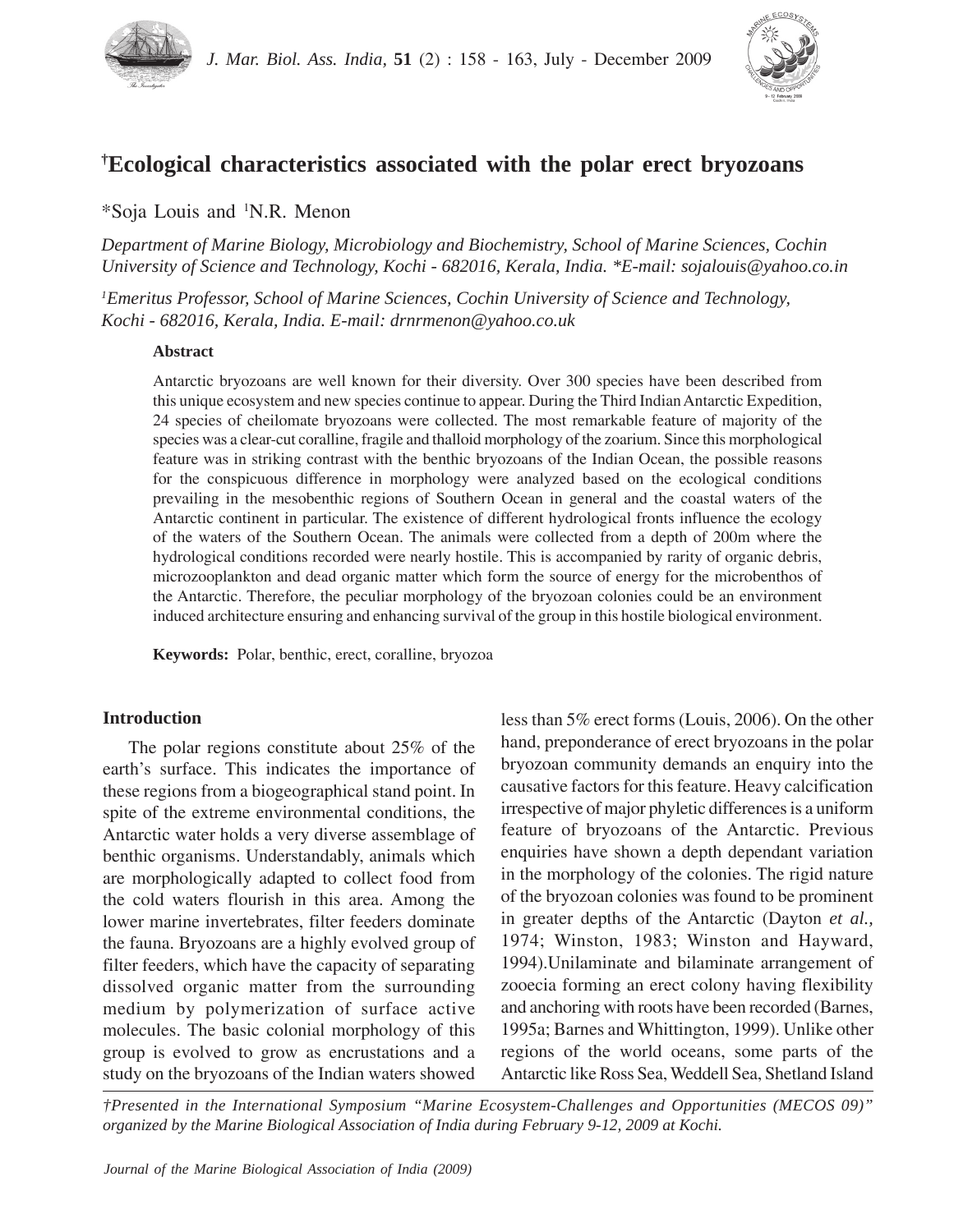and the Antarctic Peninsula have been thoroughly studied (Hastings, 1943; Winston, 1983; Arntz *et al.*, 1992, 1997; Barnes *et al.*, 2007).

During the Third Indian Antarctic Expedition (1983-1984) an exclusive cruise by an 'Ice Class 1 A Super' vessel, *M. S. Finnpolaris*, Dr. K. J. Mathew from CMFRI, Kochi, collected samples of plankton and benthos from a region very close to the Antarctic circle (69 $\degree$  54' S lat. and 12 $\degree$  49' E long.) (Fig. 1). During one of the zooplankton hauls the ring of the plankton net scraped the vertical sides of a gorge of  $ca$  700m depth, and the scrapings were collected from a depth of 200m in the net. The scrapings contained benthic organisms including bryozoans and these were used for the study.



Fig. 1. The Third Indian Antarctic Expedition; Mythri (Dakshin Gangothri) station explored by M. S. *Finnpolaris*

#### **Material and Methods**

*Bryozoa***:** The specimens were cleaned with sodium hypochlorite (0.5%) washed and identified by preparing gold coated samples employing a vacuum evaporator (Agar, UK) and taking scanning electron micrographs using a Leo 435 VP Scanning Electron Microscope (Carl Zeiss SMT Ltd, UK).

*Physico-chemical parameters and plankton***:** Nutrient values (phosphate-phosphorus, nitratenitrogen, nitrite-nitrogen, and silicate-silicon), dissolved oxygen, alkalinity, pH and salinity were reported by Naqwi (1986) from water samples collected from the same location in the Third Indian Antarctic Expedition. (Table 1). Phytoplankton biomass and productivity were reported by Pant (1986) and zooplankton by Mathew and Vincent (1986) from water samples collected from the same location in the Third Indian Antarctic Expedition.

Table 1**.** The physico - chemical parameters of the waters of the collection site (Naqwi, 1986)

| Parameters                  | Values                                    |
|-----------------------------|-------------------------------------------|
| Salinity                    | 34.3 $\frac{0}{100}$                      |
| Temperature                 | $-1.7$ <sup>o</sup> C                     |
| Density                     | $27.6\text{°}\theta$                      |
| Silicate-silicon            | $64 \mu M$ dm <sup>-3</sup>               |
| Dissolved oxygen            | 7.6 $cm3dm-3$                             |
| Apparent oxygen utilization | 70 $\mu$ g-at.dm <sup>-3</sup>            |
| Phosphate-phosphorous       | $2.5 \text{ }\mu\text{M} \text{ dm}^{-3}$ |
| Nitrate-nitrogen            | $26 \mu M$ dm <sup>-3</sup>               |

### **Results**

*Faunistic composition***:** The vertical haul which resulted in the rim of the plankton net scrapping the shelf region yielded more than a kilogram of colonies and fragments of bryozoans. Unfortunately it is not possible to estimate the area of the shelf sampled although the diversity of bryozoan fauna looks to be really staggering when compared with the other sedentary fauna especially sponges and gorgonids sampled from this area. The total number of species of gorgonids and sponges as reported by Thomas and Mathew (1986a, b) were around 10 while there were 24 species of bryozoans belonging to 3 major orders of calcareous group. Contrary to the normal morphological feature of bryozoan colonies, 50% of the species collected were adapted to an erect colonial morphology. Numerically 12 of the 24 had unilaminate or bilaminate zoaria. The species were *Chondriovelum adeliense* Hayward and Thorpe, 1988; *Chondriovelum* sp.; *Cellaria tecta* Harmer, 1926; *Cellaria praelonga* Harmer, 1926; *Cellaria aurorae* Livingstone, 1928; *Swanomia membranacea* Hayward and Thorpe, 1989; *Melicerita obliqua* Thornely, 1924; *Cellarinella laytoni* Rogick, 1956; *Rhynchozoon tubulosum* (Hincks, 1880); *Iodictyum anomala* sp. Novo; *Reteporella parva* Hayward, 1993; *Hornera spinigera* Kirkpatrick, 1988 (Menon and Menon, 2006; Gordon, 2008) (Plate 1).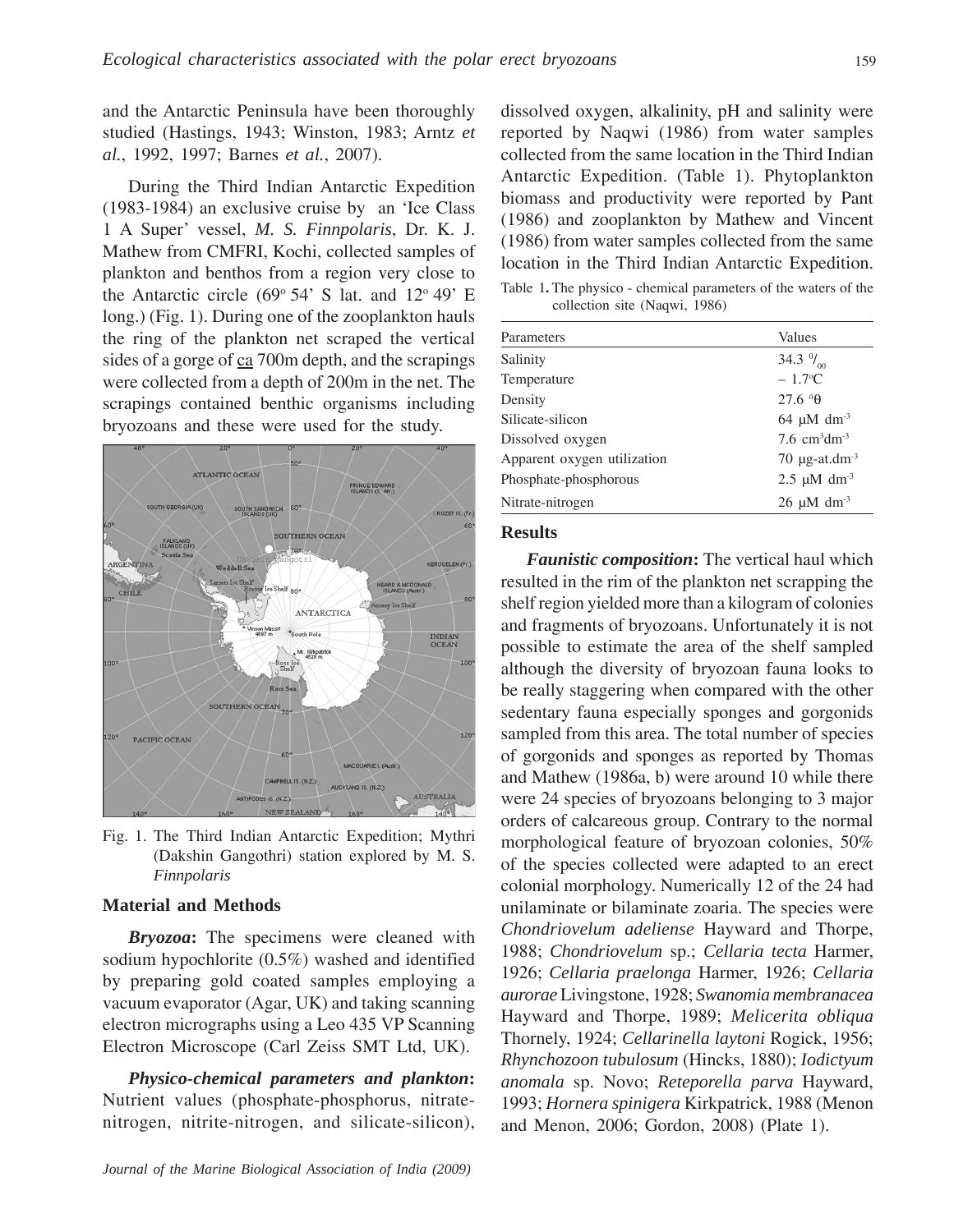

Plate 1. Erect species of bryozoans from the Antarctic waters; (A) *Chondriovelum adeliense* Hayward and Thorpe, portion of a colony showing vicarious avicularia; (B) *Cellaria aurorae* Livingstone, enlarged view of the zooids; (C) *Swanomia membranacea* Hayward and Thorpe, cellariform colony with vicarious Avicularia; (D) *Melicerita obliqua* Thornely, cellariform colony; (E) *Cellarinella laytoni* Rogick, zooids enlarged showing orificial avicularia; (F) *Reteporella parva* Hayward, Frontal view showing the details of orificial avicularia and ovicells; (G) *Iodictyum anomala* sp. novo. Frontal view enlarged; (H) *Hornera spinigera* Kirkpatrick, form of the colony

*Primary production***:** The phytoplankton community up to a depth of 150 m consisted of two different types of algae; one being the ice algae released by melting and the second consisting of the planktonic algae with possibly quite different life cycles and physiology. The phytoplankton species present in the water sample were *Fragilaria islandica*, *Navicula* sp., *Thalassiosira* sp., *Biddulphia* sp., *Eucampia* sp., and *Corethron* sp. The average primary production near the ice-edge was 0.66g C.m<sup>2</sup>day<sup>-1</sup> as compared to 0.058 gC.m<sup>-2</sup>day<sup>-1</sup> in the offshore areas (Pant, 1986).

*Zooplankton***:** Siphonophores, polychaetes, chaetognaths, copepods, ostracods, euphausiids and appendicularians were the major components in the plankton collections. *Euphausia superba* was the major constituent of euphausiids. However, copepods were the major group represented in the zooplankton according to Mathew and Vincent (1986).

## **Discussion**

Gymnolaemate bryozoans are highly sensitive group of lower marine coelomates which are represented in saline waters only. Their sensitivity to environmental changes controls the distributional pattern. The 11 species of erect bryozoan recorded from this area are typically stenohaline and stenothermal and their existence and continuance in the benthic community depends on the stability of environmental conditions which are clearly ensured by the Antarctic surface watermasses. It is shown that the lower layers (100 - 200m) of the Antarctic surface watermass do not undergo any clear-cut variation in temperature and salinity due to the convective agitation that takes place in winter (Barkov, 1985). The changes in the physical processes of the Antarctic waters are known to influence the community structure upto 30m depth only and biological interactions are proved to be responsible for the community structure of waters beyond this depth (Dayton, 1990). The South polar front zone which is characteristically occupied by watermasses of pronounced temperature minimum was not noticed from the area which yielded the bryozoans. Wyrtki (1971) opined that temperature minimum levels sink beyond 200m.

Stiff competition for space, food and light are the most important factors which would control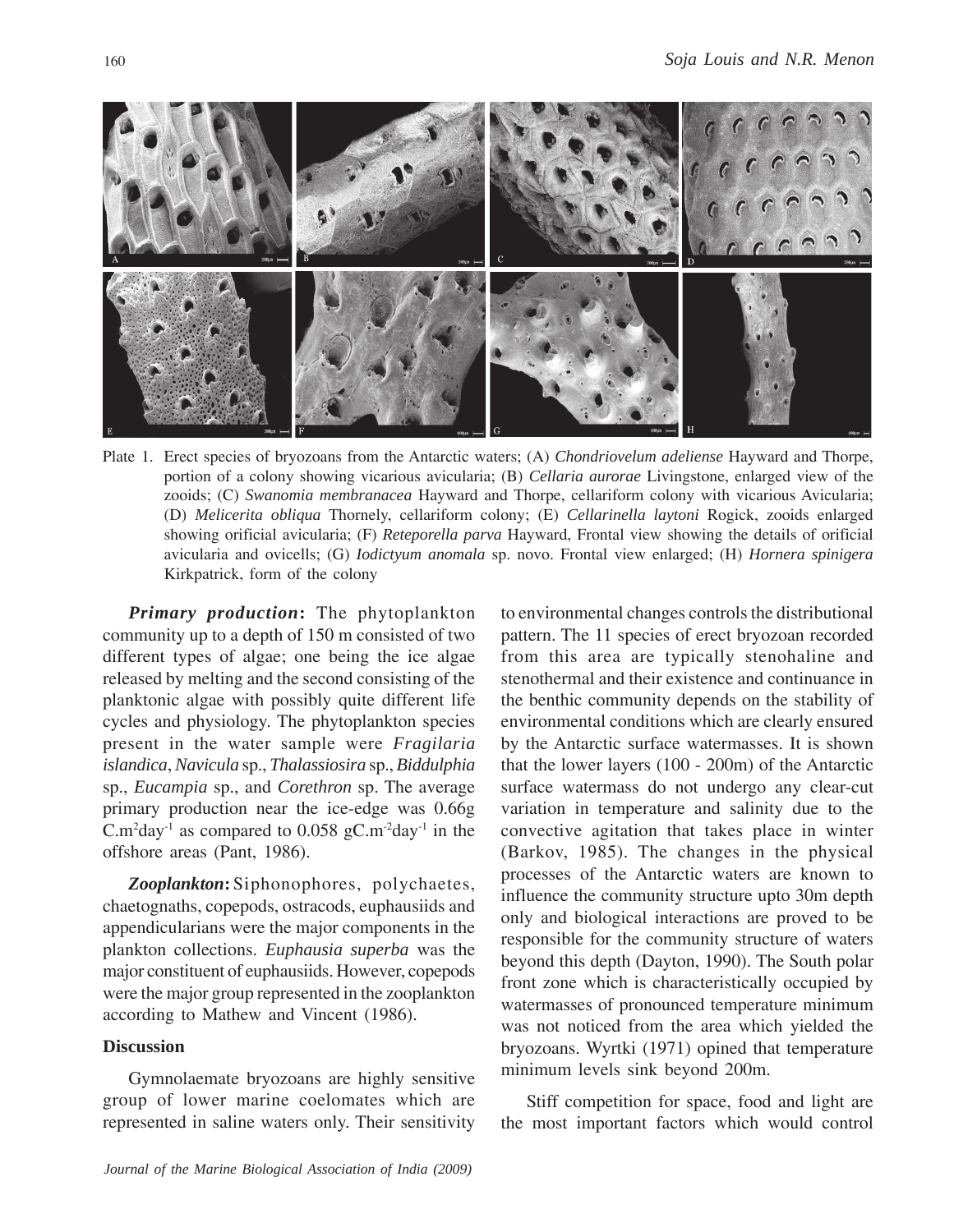composition and morphology of species occurring in this area. Understandably, species of drastically different phyletic status should face less competition for food and space. The colonial polymorphic bryozoans have a great advantage to exist in such locations because of the inherent morphological peculiarities and mode of growth (Knowlton and Jackson, 2001). Diverse marine life of the Antarctic at phyletic levels with clear cut endemism has been reported by various authors (Arntz *et al.,* 1994, 1997; Brey *et al.,* 1994; Clarke and Johnston, 2003; Waller *et al.,* 2006). Adaptation in colony formation, especially the erect nature becoming dominant among abyssal bryozoans along with zooids with elongated tentacles and the presence of detritus as the major component of the gut substantiates the reasons for the modified colonial morphology (Schopf, 1969; Ryland, 1970). Antarctic cheilostomes exhibit remarkably developed spines, tubercles, calcareous projections and variegated avicularia (Hastings, 1943; Rogick, 1956; Androsova, 1973; Winston and Bernheimer, 1986; Louis, 2006).

An important aspect of bryozoan anatomy is the input of enormous quantities of calcium carbonate on a weight-by-weight basis contributing to the zooid. The simplicity in structure of bryozoan soft tissue probably increases the significance of availability of calcium and the mode of uptake. The hydrochemical characteristics of the polar waters in greater depths are of a very original condition for the secretion of calcium carbonate. It is known that 30% of the polar deposits are of calcium origin (Whitefield and Watson, 1983; Smith *et al.*, 2001). The enhanced size of bryozoan zooids, the accumulation of biogenically rich material by high seasonal productivity, predominance of coccolithophores, a group where calcification is less light dependant also probably indicates the possibility of bryozoan skeletal formation resorting to comparable procedures of calcium carbonate secretions (Arntz *et al.*, 1992; Balch *et al.*, 1992; Teichmann *et al.*, 1997). Understandably, the size of zooids of the erect forms was less when compared to that of the encrusting forms and the ovicells were found to be endozooidal nature in erect forms while hyperstomial in encrusting forms (Table 2). Studying

the growth rate and its variability of Antarctic bryozoans, Barnes *et al.* (2007) have opined that these suspension feeders are the best example that could be used to measure variability in the growth of Antarctic invertebrates and the bryozoans are slow growing animals in the Antarctic. The variations in growth can be related to the quality and quantity of food intake, diet specificity and microhabitats. A study on the seasonal and annual growth of erect bryozoan species in shallow waters of the Antarctic obviously revealed that the maximum age and size were limited in the long term by frequency of iceberg impact (Barnes, 1995b). The branches break or the colony topples at the base as a result of complex current regimes often carrying water-borne debris (Barnes and Whittington, 1999). Among the species collected, the growth rate of only one species, *Melicerata obliqua* is known. Although growth rate variabilities and rates are important aspects of bryozoan colonies, the individual size achieved by the zooid is relatively high. This has been proved at least in the case of *Steginoporella buski* and *S. magnilabris* (Louis and Menon, 2005).

| Table 2. Morphological features of erect and encrusting species |  |  |  |
|-----------------------------------------------------------------|--|--|--|
| (Lz- length of the zooid and lz- width of the zooid)            |  |  |  |

| Morphological<br>characters     | Erect species                        | Encrusting species                   |  |
|---------------------------------|--------------------------------------|--------------------------------------|--|
| Size of the zoecium             | Lz: $900$ µlz:<br>$451 \text{ }\mu$  | Lz: $1040 \mu$<br>$1z: 605 \mu$      |  |
| Density of avicularia/<br>zooid | 1.72                                 | 1.5                                  |  |
| No. of spines/ zooid            | 2 (on 1 species)                     | 6 (on 3 species)                     |  |
| Ovicell                         | Endozooidal - 6;<br>Endozooidal - 1; | Hyperstomial - 1<br>Hyperstomial - 6 |  |

It is of interest that among the sedentary invertebrates studies are available on growth rates of only bryozoans across tropical, temperate and polar regions and it has been proved that in the case of cellariform bryozoans growth is by and large slow in the Antarctic waters. Erect bryozoans produce varying quantities of skeletal carbonate per year and staggering variations in the production is recorded between Antarctic and tropical bryozoans. Barnes *et al.* (2007) have found that Antarctic bryozoans grow slowly which is true in the case of other invertebrates also. However, among bryozoans enough data are available to conclude that food in the water column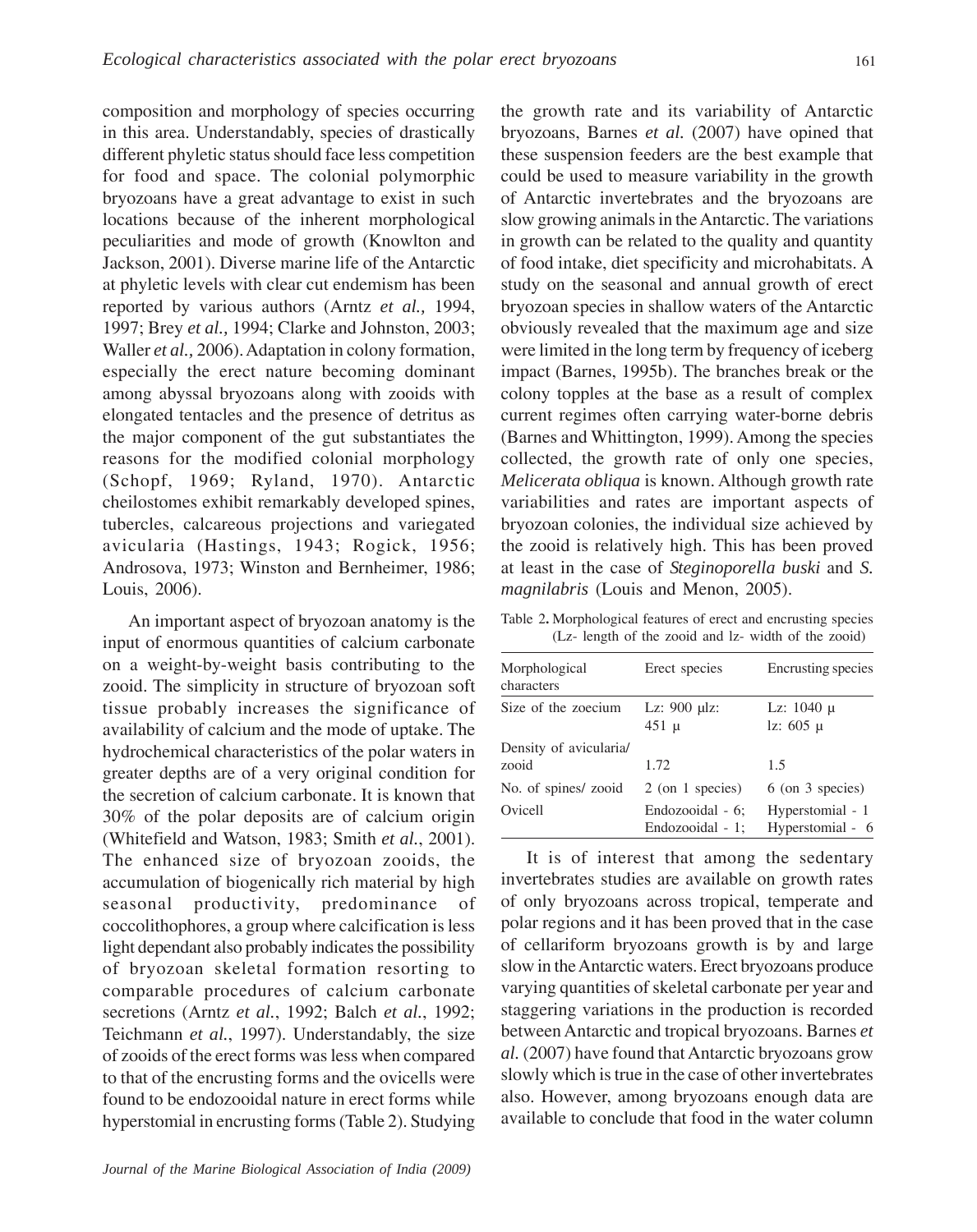is an important criterion controlling the growth of Antarctic bryozoans. The mode of filtration or capture of prey could normally be well organized by zooids of erect species with the help of well developed tentacular crowns and efficient avicularian assemblages and the erect nature ensures sufficient food availability and hence could probably be represented more in the benthic realm.

The morphological features of bryozoan colonies are very much influenced by the environmental conditions and food accessibility in the Antarctic. Discussing on the availability of heavy food particles either organic or inorganic and the physical level at which it is consumed by the animals, the position assumed by the feeding apparatus is of importance. In the case of erect bryozoans it is possible to both control and regulate (by branching), the level from which the food particles are trapped from the environment. The Antarctic water which depict clear seasonal pattern in food availability, is less loaded with food and probably erect posture of bryozoan colonies ensures effective food procurement. The abundance of erect bryozoans in various taxa which are dominated by encrusting forms is a clear indication of ecologically influenced variations in the morphology. Further, preponderance of species producing only lecithotrophic larvae is recorded interestingly, only in the case of bryozoans. Probably, an examination of fossil records would show the predominance of species with ovicells. The morphological features along with growth rate make bryozoans as indicator organisms to look for ecological indications.

#### **Acknowledgements**

The financial assistance for this work was provided by the Cochin University of Science and Technology, India. Our sincere thanks to Dr. K. J. Mathew and Dr. P. A. Thomas for providing the Third Indian Antarctic Expedition samples. We acknowledge our gratitude to Department of Anatomy, AIIMS, New Delhi, for providing facilities for Scanning Electron Micrograph preparation.

## **References**

Androsova, E. I. 1973. Bryozoa Cheilostomata (Anasca of the Antarctic and Subantarctic. *In*: G. P. Larwood (Ed.) *Living and Fossil Bryozoa*, Academic Press, London, p. 369 - 373.

- Arntz, W. E., T. Brey and V. A. Gallardo. 1994. Antarctic Zoobenthos. *Oceaongr. Mar. Ann. Rev.,* 32: 241 - 304.
- Arntz, W. E., T. Brey, D. Gerdes, M. Gorny, J. Gutt, S. Hain, and M. Klages. 1992. Patterns of life history and population dynamics of benthic invertebrates under the high Antarctic conditions of the Weddell Sea. *In*: G. Colombo, I. Ferrary, V. U. Ceccherelli and R. Rossi (Eds.) *Marine Eutrophication and Population Dynamics,* Fredensborg, Olsen and Olsen, p. 221 - 230.
- Arntz, W. E., J. Gutt and M. Klages. 1997. Antarctic Marine Biodiversity: an overview. *In*: B. Battaglia, J. Valencia and D. W. H. Walton (Eds.) *Antarctic Communities: Species, Structure and Survival.* Cambridge University Press, Cambridge, p. 3 - 14.
- Balch, W. M., P. M. Holligan and K. A. Kilpatrick. 1992. Calcification, photosynthesis and growth of the bloom- forming coccolithophore, *Emiliania huxleyi*. *Continental Shelf Research*, 12: 1353 - 1374.
- Barkov, N. I. 1985. *Ice Shelves of Antarctic*; Soviet Antarctic Expedition. *In*: E. S. Korotkevich (Ed.) Amerind publishing Co., India, 262 pp.
- Barnes, D. K. A. 1995a. Sublittoral epifaunal communities at Signy Island, Antarctica. II. Below the Ice foot zone. *Marine Biology,* 121: 565 - 572.
- Barnes, D. K. A. 1995b. Seasonal and annual growth in erect species of Antarctic bryozoans. *J. Exp. Mar. Biol. Ecol*., 188: 181 - 198.
- Barnes, D. K. A. and M. Whittington. 1999. Biomechanics and mass mortality of erect bryozoans on a coral reef. *J. Mar. Biol. Ass. U.K*., 79: 745 - 747.
- Barnes, D. K. A., K. E. Webb and K. Linse. 2007. Growth rate and its variability in erect Antarctic bryozoans, *Polar Biology,* 30 (8): 1069 - 1081.
- Brey, T., M. Klages and C. Dahm. 1994. Antarctic benthic diversity*. Nature*, 368: 297 - 299.
- Clarke, A. and N. M. Jhonston. 2003. Antarctic marine benthic diversity. *Oceanogr. Mar. Biol*., 41: 47 - 114.
- Dayton, P. K. 1990. Polar Benthos: Polar Oceonography, *Ecological Monograph*, B 41: 351 - 389.
- Dayton, P. K., G. A. Robilliard, R. T. Paine and L. B. Dayton. 1974. Biological accommodation in the benthic community at McMurdo Sound Antarctic, *Ecological Monograph*, 94: 105 - 128.
- Gordon, D. P. 2008. *Genera and Subgenera of Cheilostomata.* Working list for treatise, p. 1 - 19.
- Hastings, A. B. 1943. Polyzoa (Bryozoa) I. Scrupocellariidae Epistomiidae, Farciminariidae, Bicellariellidae, Aeteidae, Scrupariidae. *Discovery Reports,* 22: 301 - 510.
- Knowlton, N. and J. B. C. Jackson. 2001. The Ecology of Coral Reefs. *In*: M. D. Bertness, S. D. Gaines and M. E. Hay (Eds.) *Marine Community Ecology.* Sanauer Associates, Inc., U.S.A., p. 395 - 422.